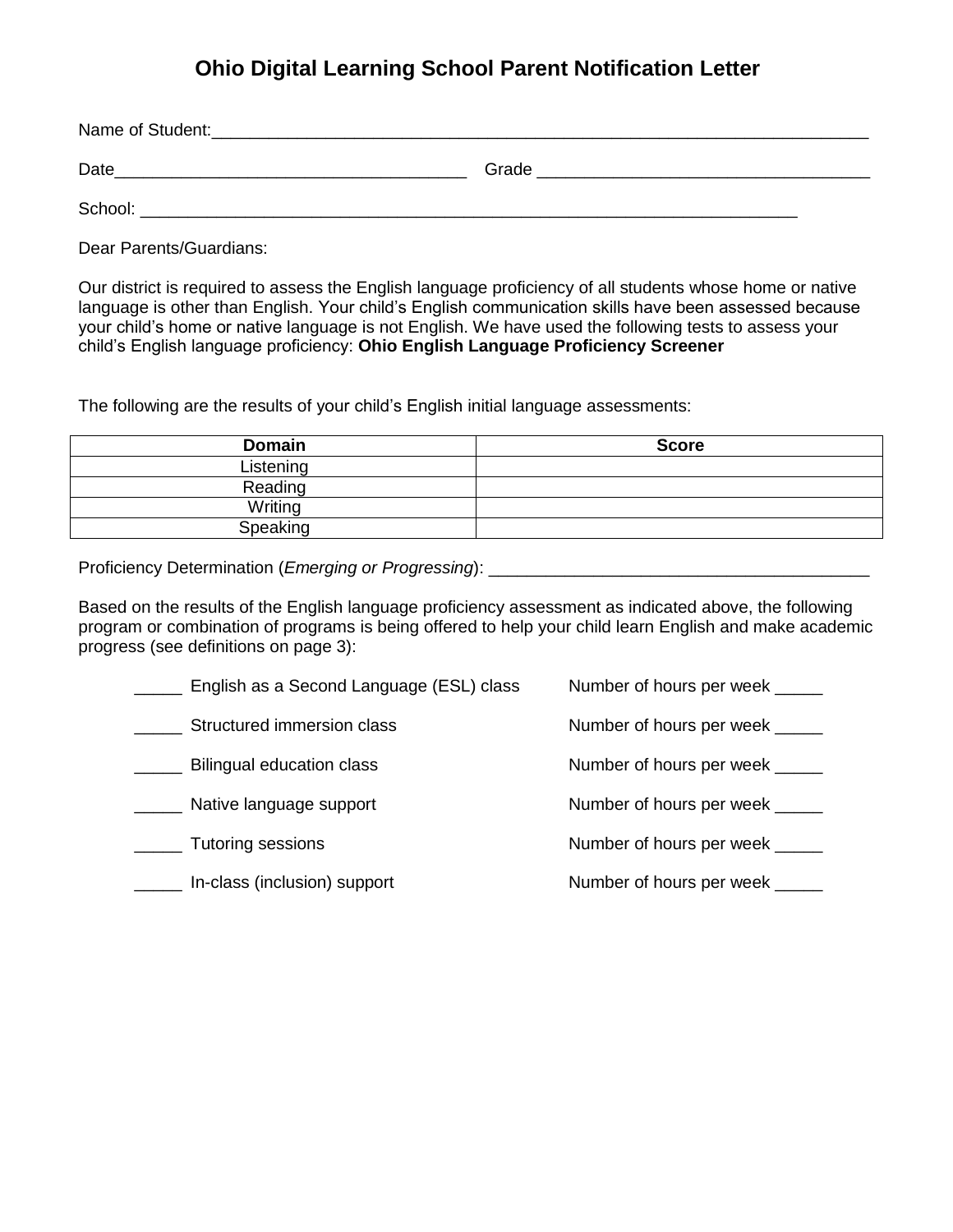The program or combination of programs indicated on the previous page is designed to help your child attain English language proficiency as quickly as possible so that your child can participate effectively in classrooms where English is the language of instruction. A student is reclassified (no longer English learner) when the student has attained a performance level of Proficient on the Ohio English Language Proficiency Assessment (OELPA). The Proficient performance level is defined as domain/test level scores of 4s and 5s in any combination across all four domains (listening, reading, writing and speaking). Students in grades K - 12 are eligible for reclassification if the student receives a performance level of Proficient.

Ohio's English Language Learners (ELL)/ Limited English Proficient (LEP) Students:

 $\mathcal{L}=\mathcal{L}=\mathcal{L}=\mathcal{L}=\mathcal{L}$ 

[https://education.ohio.gov/Topics/Student-Supports/English-Learners/Research/Profile-of-Ohio-s-English-](https://education.ohio.gov/Topics/Student-Supports/English-Learners/Research/Profile-of-Ohio-s-English-Language-Learners-ELL)[Language-Learners-ELL](https://education.ohio.gov/Topics/Student-Supports/English-Learners/Research/Profile-of-Ohio-s-English-Language-Learners-ELL)

**\_\_\_\_\_\_\_\_\_\_\_\_\_\_\_\_\_\_\_\_\_\_\_\_\_\_\_\_\_\_\_\_\_\_\_\_\_\_\_\_\_\_\_\_\_\_\_\_\_\_\_\_\_\_\_\_\_\_\_\_\_\_\_\_\_\_\_\_\_\_\_\_\_\_\_**

As a parent, you have the right to withdraw your child from the English Learner program services. Under Federal Law, if you decide to withdraw your child from the EL program, he/she will still be required to participate in the annual Ohio English Language Proficiency Assessment each spring until he/she achieves proficiency. To opt your child out of the services (not the OELPA test), please email

Based on your child's level of English language proficiency, we expect that your child will receive English language services for approximately vears.

We invite you to visit the school and meet with the staff to learn more about this program. If you have questions, please contact \_\_\_\_\_\_\_\_\_\_\_\_\_\_\_\_\_\_\_\_\_\_\_\_\_\_\_\_\_\_\_\_\_\_\_\_\_\_\_\_\_\_\_\_\_\_\_\_\_\_\_\_\_\_ by calling

Sincerely;

\_\_\_\_\_\_\_\_\_\_\_\_\_\_\_\_\_\_\_\_\_\_\_\_\_\_\_\_\_\_\_\_\_\_\_\_\_\_\_\_\_\_\_\_\_ \_\_\_\_\_\_\_\_\_\_\_\_\_\_\_\_\_\_\_\_\_\_\_\_\_\_\_\_\_\_\_ *District Official Name Date*

Kristal Lockwood [klockwood@ohdls.org](mailto:klockwood@ohdls.org) Ohio Digital Learning School 1745 Indian Wood Circle Maumee, OH 43257 Phone: 419.740.9007 Ext 1005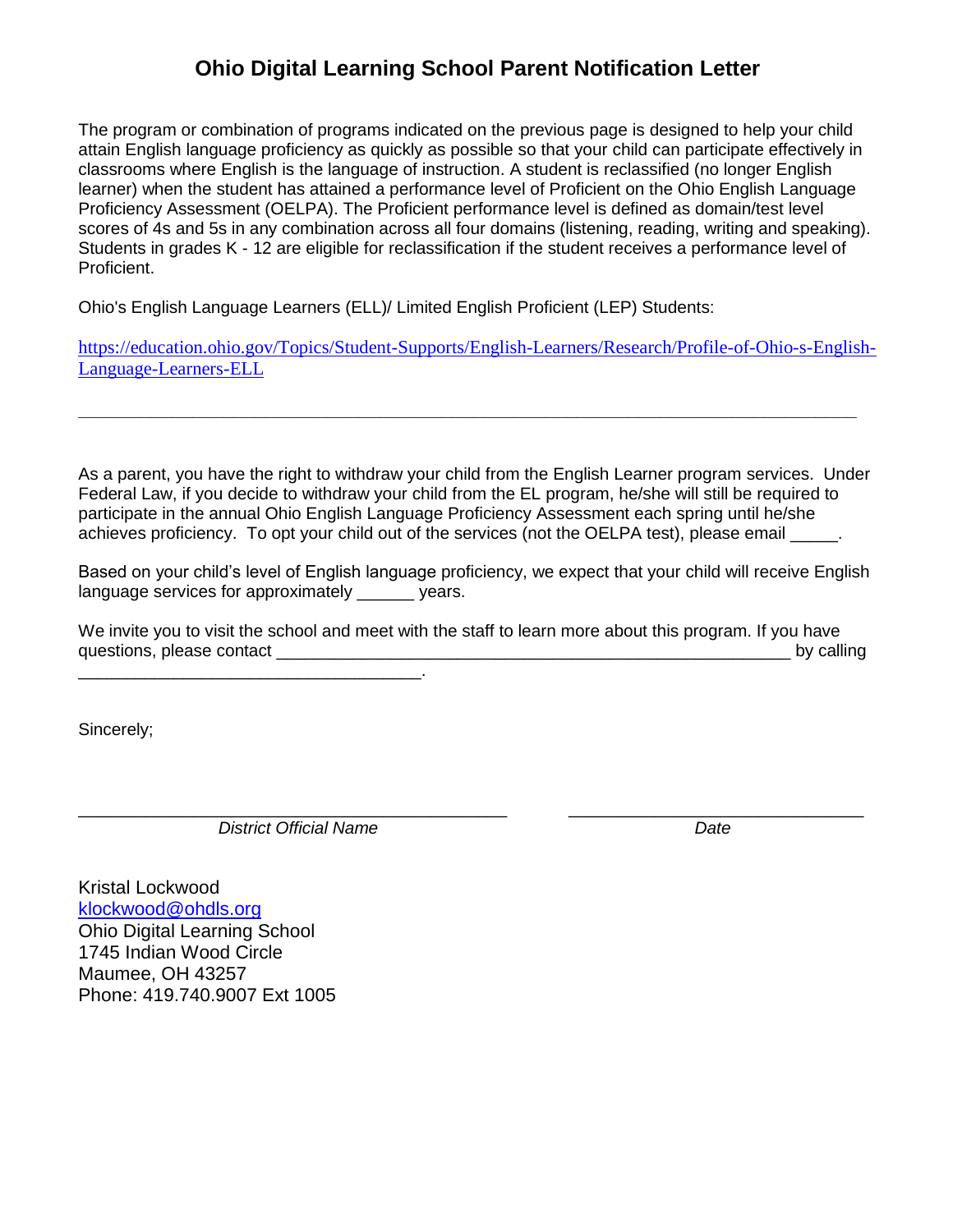| For Parent Use Only:                                                                                                                                                  |      |  |
|-----------------------------------------------------------------------------------------------------------------------------------------------------------------------|------|--|
| I understand the information in this letter.<br>$Yes \_\_\_\_\\$ No $\_\_\_\_\_\$                                                                                     |      |  |
| I would like someone to explain the information in my native language.<br>Yes No                                                                                      |      |  |
|                                                                                                                                                                       |      |  |
| I accept to have my child receive the program services indicated in this letter.<br>Yes No                                                                            |      |  |
| If you do not accept to have your child receive the program services indicated in this letter, we will<br>discuss with you other support that your child may receive. |      |  |
| Parent/Legal Guardian's Signature                                                                                                                                     | Date |  |

Telephone number \_\_\_\_\_\_\_\_\_\_\_\_\_\_\_\_\_\_\_\_\_\_\_\_\_\_\_\_\_\_\_\_\_\_

*Note: Limited English proficiency is not a learning disability. However, some students may have a learning disability in addition to being limited English proficient. If your child is diagnosed as having a learning disability, he or she will be provided instruction consistent with an Individualized Education Plan developed in collaboration with you, your child's teachers and other specialists.*